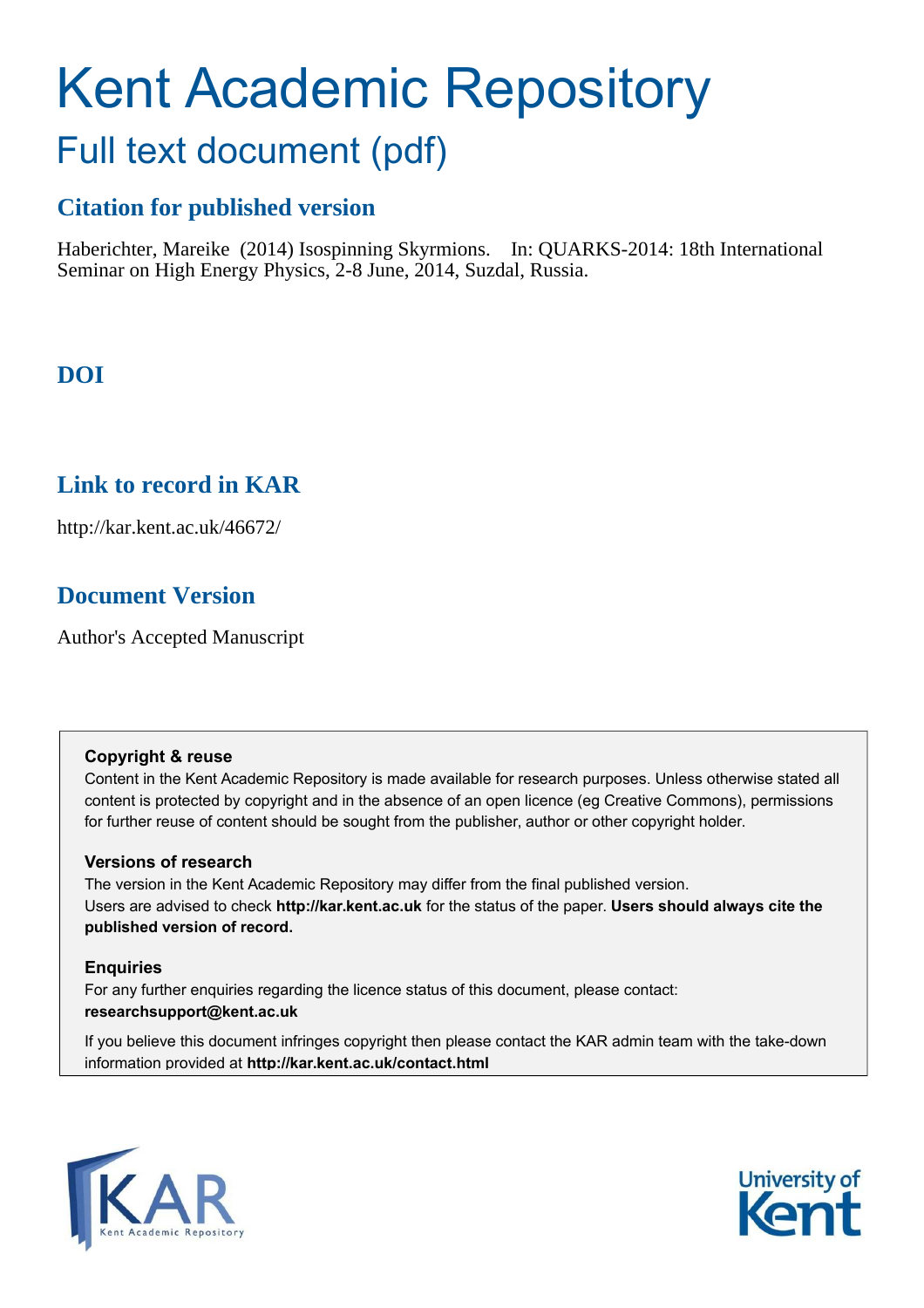## Isospinning Skyrmions

M. Haberichter $a,b*$ 

a *School of Mathematics, Statistics and Actuarial Science University of Kent, Canterbury CT2 7NF, U.K.* <sup>b</sup> *Department of Applied Mathematics and Theoretical Physics University of Cambridge, Wilberforce Road, Cambridge CB3 0WA, U.K.*

#### Abstract

<span id="page-1-1"></span>In the Skyrme model atomic nuclei are modelled as quantized soliton solutions in a nonlinear field theory of pions. The mass number is given by the conserved topological charge B of the solitons. Conventionally, Skyrmions are semiclassically quantized within the rigid body approach. In this approach Skyrmions are effectively treated as rigid rotors in space and isospace that is it is assumed that Skyrmions do not deform at all when they spin and isospin. This approximation resulted in qualitative and encouraging quantitative agreement with experimental nuclear physics data. In this talk, we point out that the theoretical agreement could be further improved by allowing classical Skyrmion solutions to deform as they spin and isospin. As a first step towards a better understanding of how nuclei can be approximated by classically spinning and isospinning soliton solutions, we study how classical Skyrmion solutions of topological charges  $B = 1-4$ , 8 deform when classical isospin is added.

## 1 Introduction

Skyrmions are topological soliton solutions of the Skyrme model  $[1, 2]$  $[1, 2]$  – a nonlinear effective field theory of pions. They can be used to describe nucleons and nuclei [\[3,](#page-9-2) [4\]](#page-9-3), with an identification between soliton and baryon numbers. The allowed quantum states of light atomic nuclei of mass numbers 1 to 8, 10, 12 have been determined [\[5,](#page-9-4) [6\]](#page-9-5) and in most cases correct spin, parity and isospin quantum numbers for the ground states and various excited states have been obtained. Recently, Skyrmion solutions of baryon number 12 have been used to reproduce the rotational excitations of Carbon-12 [\[7\]](#page-9-6). In particular, the recently experimentally observed rotational band of the Hoyle state can be understood quantitatively.

<span id="page-1-0"></span>Nevertheless, the vast majority of the nuclear spectra calculated from the Skyrme model are based on the rigid body quantization [\[3,](#page-9-2) [4\]](#page-9-3). This is effectively a study of rigidly spinning Skyrmion solutions, that is any deformations and symmetry changes that might be due to centrifugal effects are neglected. The allowed spin and isospin quantum numbers are determined from the symmetries of the static classical Skyrme soliton solutions for vanishing spin and isospin, see for example Refs. [\[8,](#page-9-7) [9,](#page-9-8) [10\]](#page-9-9). In particular, for even mass numbers, the allowed quantum states for each Skyrmion and their excitation energies [\[6\]](#page-9-5) are in reaonable agreement with experimental observed nuclei states. However, the Skyrme model's predictions for odd mass numbers [\[5\]](#page-9-4) are far less accurate. For example, to obtain the correct physical ground states of Lithium-7 and Beryllium-7 nuclei, the charge 7 Skyrmion has to be deformed significantly [\[11\]](#page-9-10). The icosahedrally symmetric Skyrmion solution which is the lowest energy solution [\[12\]](#page-9-11) with baryon number 7 and for vanishing spin and isospin is found to be far too symmetric to model the lowest allowed spin states of the  $Li^{7}$ Be isospin doublet.

<span id="page-1-2"></span><sup>∗</sup> e-mail: m.haberichter@kent.ac.uk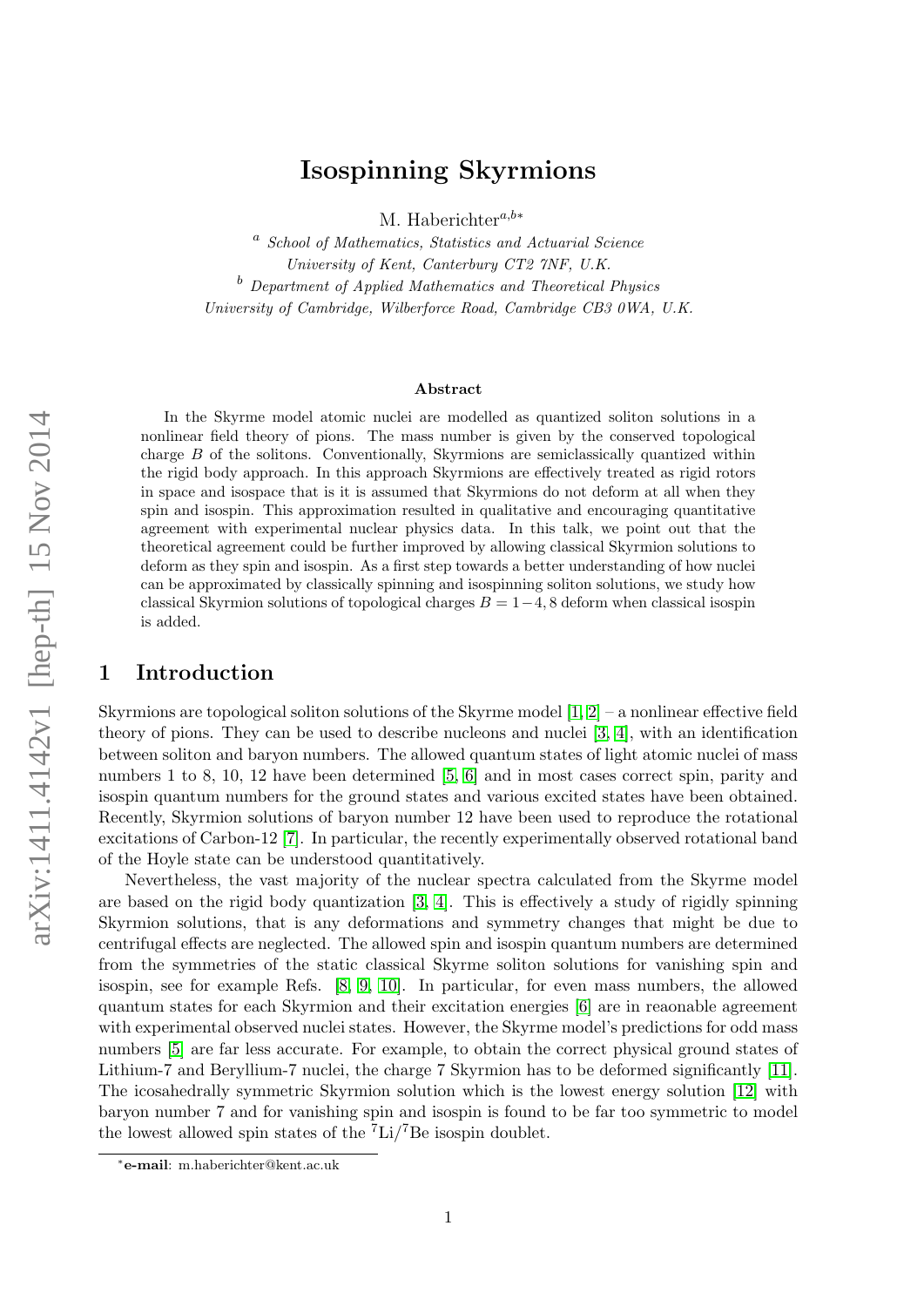

<span id="page-2-0"></span>Figure 1: Baryon density isosurfaces of  $B = 2 - 4$  Skyrmion solutions with pion mass  $\mu = 1.5$ and as a function of isospin K and angular frequency  $\omega$ . Note that the isospin K is given in units of  $4\pi$ , i.e. we define  $k = K/4\pi$ . The isosrotation axes are chosen to be: (a)  $\mathbf{K} = (0, 1, 0)$ , (b)  $\widehat{K} = (0, 0, 1),$  (c)  $\widehat{K} = (0, 0, 1),$  (d)  $\widehat{K} = (0, 0, 1),$  (e)  $\widehat{K} = (0, 1, 0).$ 

It has been pointed out by several authors [\[13,](#page-9-12) [14,](#page-10-0) [15,](#page-10-1) [16,](#page-10-2) [17\]](#page-10-3) that one very promising way to improve the Skyrme model's agreement with experimental nuclear physics data is to allow Skyrmion solutions to deform when they spin and isospin. This can change the symmetries of the solutions and might result in different allowed quantum states [\[5\]](#page-9-4). Indeed, allowing Skyrmions to deform axially symmetrically as they spin resulted for charge-1 and charge-2 Skyrmion solutions in a significant reduction of their rotational energy contribution [\[14,](#page-10-0) [15,](#page-10-1) [16\]](#page-10-2). Furthermore, it revealed that there does not exist a spinning charge-1 Skyrmion solution that models both the nucleon and the delta resonance if the pion mass parameter  $m_{\pi}$  of the Skyrme model is set to its experimental value. Finally, recent numerical investigations of isospinning soliton solutions in other models of the Skyrme family (e.g. baby Skyrmions [\[18,](#page-10-4) [19\]](#page-10-5), Hopf solitons [\[20,](#page-10-6) [21\]](#page-10-7)) beyond the rigid body approximation demonstrated that the geometrical shape and energies can be significantly affected when centrifugal effects are taken into account.

A systematic study of classically spinning and isospinning Skyrmion solutions beyond the rigid body approximation is still lacking. However, in our recent article [\[22\]](#page-10-8) we performed numerical full field simulations of isospinning Skyrmion solutions with baryon numbers  $B =$ 1−4, 8, without imposing any spatial symmetries. Our investigations can be seen as a first step towards a better understanding of classically spinning Skyrmions and their possible applications in nuclear and particle physics.

The talk is based on our recent publication [\[22\]](#page-10-8) and organized as follows. In Section [2](#page-1-0) we briefly sketch our approach to the minimization problem of constructing classically isospinning soliton solutions in the Skyrme Model. In Section [3](#page-4-0) we point out our main findings on isospinning Skyrme solitons with topological charges  $B = 1 - 4$ , 8. A brief summary and conclusion of our results is given in Section [4.](#page-8-0)

## 2 Isospinning Skyrmion Solutions

Restricting to static field configurations, we can define the Skyrme model by its energy functional

<span id="page-2-2"></span><span id="page-2-1"></span>
$$
M_B = \int \left\{ (\partial_i \phi \cdot \partial_i \phi) + \frac{1}{2} \left[ (\partial_i \phi \cdot \partial_i \phi)^2 - (\partial_i \phi \cdot \partial_j \phi)^2 \right] + 2\mu^2 (1 - \sigma) \right\} d^3 x, \tag{1}
$$

where  $\mu$  is a dimensionless pion mass parameter and we use the sigma model notation. We collect the scalar meson field  $\sigma$  and the pion isotriplet  $\pi = (\pi_1, \pi_2, \pi_3)$  together in a four component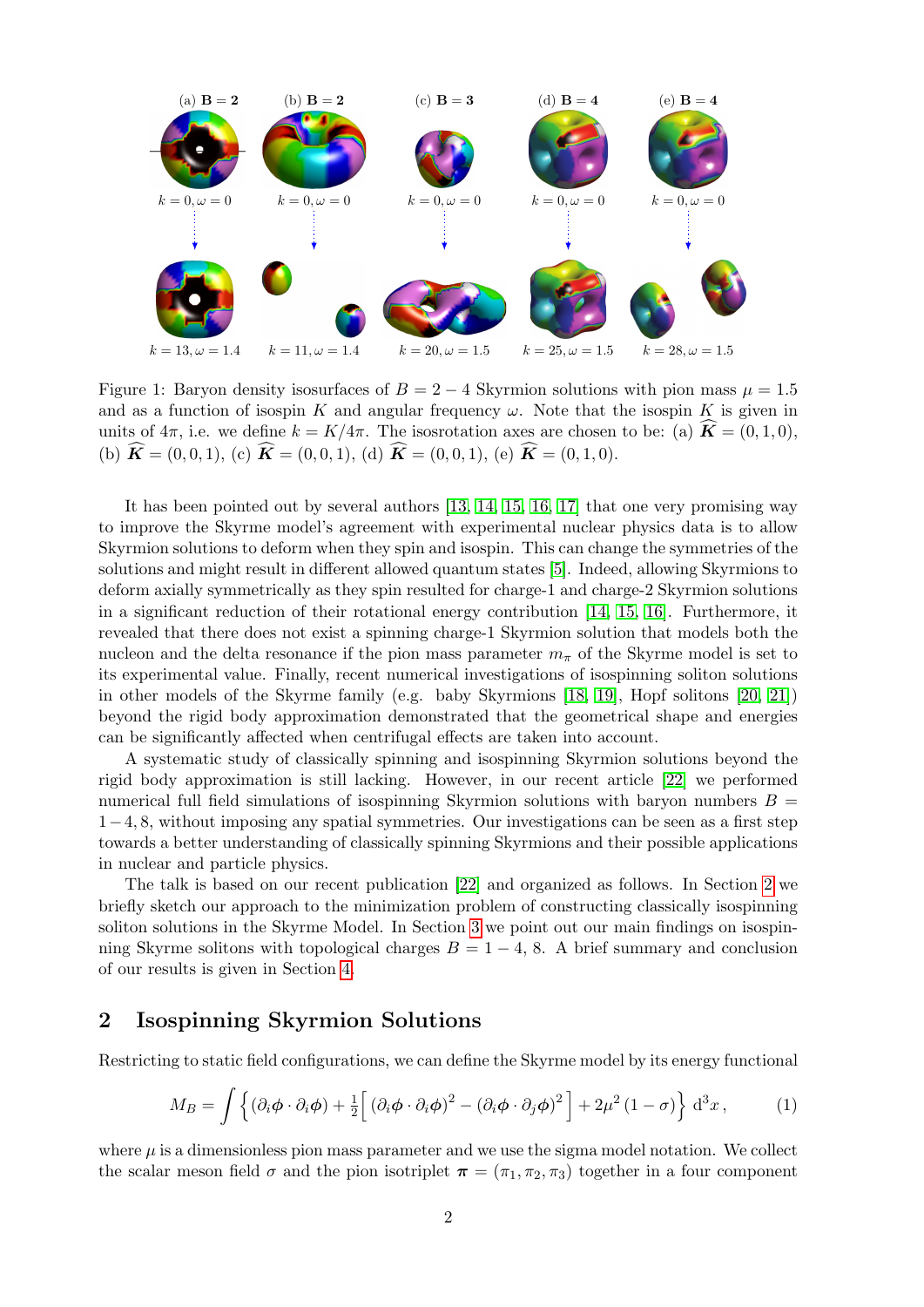unit vector  $\phi = (\sigma, \pi)$ . To ensure fields have finite potential energy and a well-defined integer degree B the Skyrme field  $\phi$  has to approach the vacuum configuration at spatial infinity, that is  $\phi \to (1, 0, 0, 0)$  as  $|x| \to \infty$ . Therefore, the domain can be formally compactified to a 3sphere  $S_{\text{space}}^3$  and the Skyrme field  $\phi$  is then given by a mapping  $S_{\text{space}}^3 \to S_{\text{iso}}^3$  labelled by the topological invariant  $B = \pi_3(S^3) \in \mathbb{Z}$ . We display in the first rows of Fig. [1](#page-1-1) and [2](#page-3-0) baryon density isosurfaces for the Skyrmion solutions of minimal energy for baryon numbers  $B = 1 - 4, 8$  and with pion mass value  $\mu$ . For  $B = 1$  the soliton solutions have been found to have spherical symmetry, axial symmetry for  $B = 2$ , platonic symmetry for  $B = 3, 4$  and dihedral symmetry for  $B = 8$ . For baryon number  $B = 8$ , there exist two very different Skyrme configurations of comparable energy [\[23\]](#page-10-9) – one with  $D_{4h}$  and the other with  $D_{6d}$  symmetry.

Table 1: Skyrmions of baryon number  $B = 1 - 4$ , 8. We list the energies  $M_B$ , the energy per baryon  $M_B/B$ , the diagonal elements of the inertia tensors  $U_{ij}$ ,  $V_{ij}$ ,  $W_{ij}$  and the symmetry group G of the Skyrme solitons. Note that energies  $M_B$  are given in units of  $12\pi^2$  and that the mass parameter is chosen to be  $\mu = 1$ . The calculated configurations correspond to global energy minima for given baryon number B. For  $B = 8$  we are unable to decide within the limits of our numerical accuracy which configuration is of lower energy.

<span id="page-3-0"></span>

| $B$ $G$ $M_B$ $M_B/B$ $U_{11}$ $U_{22}$ $U_{33}$ $V_{11}$ $V_{22}$ $V_{33}$ $W_{11}$ $W_{22}$ $W_{33}$                         |                                                      |  |  |  |                                                         |  |  |  |  |               |       |  |
|--------------------------------------------------------------------------------------------------------------------------------|------------------------------------------------------|--|--|--|---------------------------------------------------------|--|--|--|--|---------------|-------|--|
| $1 \quad 0(3) \quad 1.415 \quad 1.415 \quad 47.5 \quad 47.5 \quad 47.5 \quad 47.5 \quad 47.5 \quad 47.5 \quad 47.5 \quad 47.5$ |                                                      |  |  |  |                                                         |  |  |  |  |               | 47.5  |  |
| 2 $D_{\infty h}$ 2.720 1.360 97.0 97.0 68.9 153.8 153.8 275.4 0.0                                                              |                                                      |  |  |  |                                                         |  |  |  |  | 0.0           | 137.7 |  |
| $3T_d$                                                                                                                         | 3.969 1.323 124.1 124.1 124.1 402.8 402.8 402.8 85.2 |  |  |  |                                                         |  |  |  |  | 85.2          | 85.2  |  |
| $4\quad O_h$                                                                                                                   |                                                      |  |  |  | 5.177 1.294 148.2 148.2 177.4 667.6 667.6 667.6 0.0     |  |  |  |  | $0.0^{\circ}$ | 0.3   |  |
| $8\quad D_{6d}$                                                                                                                |                                                      |  |  |  | 10.235 1.279 296.3 296.3 285.2 2261.4 2261.4 3036.3 0.1 |  |  |  |  | 0.1           | 137.9 |  |
| $D_{4h}$                                                                                                                       |                                                      |  |  |  | 10.235 1.279 298.4 292.1 326.9 4093.9 4094.8 1381.3 0.1 |  |  |  |  | $0.0^{\circ}$ | 0.1   |  |

Note that the classical soliton mass [\(1\)](#page-1-2) is expressed in terms of *Skyrme units*, that is the energy and length units are given by  $F_{\pi}/4e$  and  $2/eF_{\pi}$ , respectively. Here e is a dimensionless parameter and  $F_{\pi}$  is the pion decay constant. The dimensionless pion mass  $\mu$  is proportional to the tree-level pion mass  $m_{\pi}$ , explicitly  $\mu = 2m_{\pi}/eF_{\pi}$ . Conventionally, the Skyrme parameters e and  $F_{\pi}$  are determined by fixing the energies of rigidly spinning spin 1/2 and spin 3/2 Skyrmions to the masses of the nucleon and delta resonance, assuming the experimental value  $m_{\pi}$  = 138 MeV for the pion mass [\[3,](#page-9-2) [4\]](#page-9-3). This approach results in the standard values  $F_{\pi} = 108 \text{ MeV}$ ,  $e = 4.84$  and  $\mu = 0.526$ . Throughout this talk we consider pion values  $\mu$  between 0.5 and 2. These pion mass values are motivated by the observations in Refs. [\[14,](#page-10-0) [24,](#page-10-10) [5,](#page-9-4) [6\]](#page-9-5) that larger pion mass values (in particular,  $\mu > 0.526$ ) yield improved results when applying the Skyrme model to nuclear physics.

<span id="page-3-1"></span>The construction of spinning and isospinning Skyrmion solutions requires the computation of the inertia tensors. The isospin  $(U_{ij})$ , spin  $(V_{ij})$  and mixed  $(W_{ij})$  inertia tensors are given explicitly by the integrals [\[25,](#page-10-11) [26,](#page-10-12) [22\]](#page-10-8)

<span id="page-3-2"></span>
$$
U_{ij} = 2 \int \left\{ \left( \pi_d \pi^d \delta_{ij} - \pi_i \pi_j \right) (1 + \partial_k \phi \cdot \partial_k \phi) - \epsilon_{ide} \epsilon_{jfg} \left( \pi^d \partial_k \pi^e \right) \left( \pi^f \partial_k \pi^g \right) \right\} d^3x, \quad (2a)
$$
  

$$
V_{ij} = 2 \int \epsilon_{ilm} \epsilon_{jnp} x_l x_n \left( \partial_m \phi \cdot \partial_p \phi - (\partial_k \phi \cdot \partial_m \phi) \left( \partial_k \phi \cdot \partial_p \phi \right) \right. \\ \left. + \left( \partial_k \phi \cdot \partial_k \phi \right) \left( \partial_m \phi \cdot \partial_p \phi \right) \right) d^3x, \quad (2b)
$$

<span id="page-3-3"></span>
$$
W_{ij} = 2 \int \epsilon_{jlm} x_l \left( \epsilon_{ide} \pi^d \partial_m \pi^e \left( 1 + \partial_k \phi \cdot \partial_k \phi \right) - \left( \partial_k \phi \cdot \partial_m \phi \right) \left( \epsilon_{ifg} \pi^f \partial_k \pi^g \right) \right) d^3 x \,. \tag{2c}
$$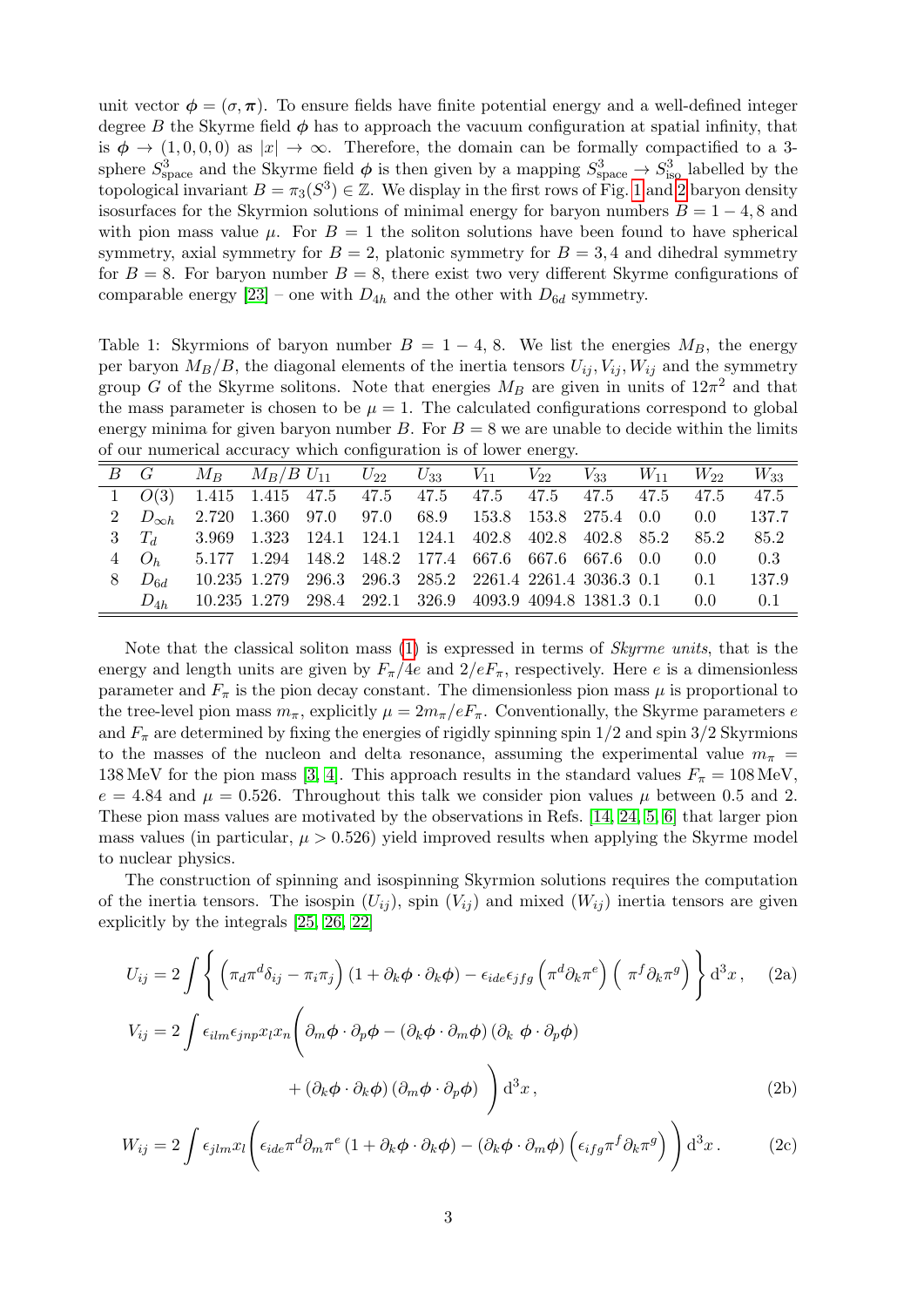<span id="page-4-0"></span>We list in Table [1](#page-2-0) the energies and the diagonal elements of the inertia tensors  $U_{ij}$ ,  $V_{ij}$ ,  $W_{ij}$  for Skyrmions with baryon numbers  $B = 1 - 4$ , 8 of symmetry group G. We find that in each case the off-diagonal entries are small and are of the order of  $10^{-2}$  times the diagonal entries or less. In the following, all inertia tensor elements will be rounded to one decimal place.



Figure 2: Baryon density isosurfaces of  $D_{6d}$  and  $D_{4h}$  symmetric  $B = 8$  Skyrmion solutions with pion mass  $\mu = 1$  and as a function of isospin K. The isosrotation axes are chosen to be: (a)  $\widehat{\mathbf{K}} = (0, 0, 1),$  (b)  $\widehat{\mathbf{K}} = (0, 1, 0),$  (c)  $\widehat{\mathbf{K}} = (1, 0, 0),$  (d)  $\widehat{\mathbf{K}} = (0, 1, 0),$  (e)  $\widehat{\mathbf{K}} = (0, 0, 1).$ 

Uniformly isospinning soliton solutions in Skyrme models are obtained by solving one of the following equivalent variational problems [\[21\]](#page-10-7) for  $\phi$ :

- (1) Extremize the pseudo energy functional  $F_{\omega}(\phi) = M_B \frac{1}{2}$  $\frac{1}{2}\omega_i U_{ij}\omega_j$  for fixed angular frequency  $\omega$ ,
- (2) Extremize the Hamiltonian  $H = M_B + \frac{1}{2} K_i U_{ij}^{-1} K_j$  for fixed isospin  $K_i = U_{ij} \omega_j$ .

In this talk, we will use a hybrid of approach  $(1)$  and  $(2)$ . We fix the isospin **K** to be constant. Then we consider the energy

$$
E = M_B + \frac{1}{2}\omega_i U_{ij}\omega_j , \qquad (3)
$$

which implies

$$
K_i = U_{ij}\omega_j \,. \tag{4}
$$

<span id="page-4-1"></span>The corresponding body-fixed spin angular momenta are given by

$$
L_i = -W_{ij}^T \omega_j = -W_{ij} U_{jk}^{-1} K_k.
$$
\n(5)

Hence, in our approach, if  $W_{ij}$  is non-zero, then the configuration will obtain *classical* spin. We will discuss this further in Section [3.](#page-4-0) We could now express the energy  $(3)$  as a function of **K** and then minimise the energy E. However, it is more convenient to calculate  $\omega$  using [\(4\)](#page-3-2) and then minimize the pseudo energy

$$
F_{\omega} = M_B - \frac{1}{2} \omega_i U_{ij} \omega_j.
$$
\n<sup>(6)</sup>

Since we only fix **K** but not **L**, the value of  $\omega$  is not conserved during the minimization. Hence for each step, we recalculate  $\omega$  using [\(4\)](#page-3-2).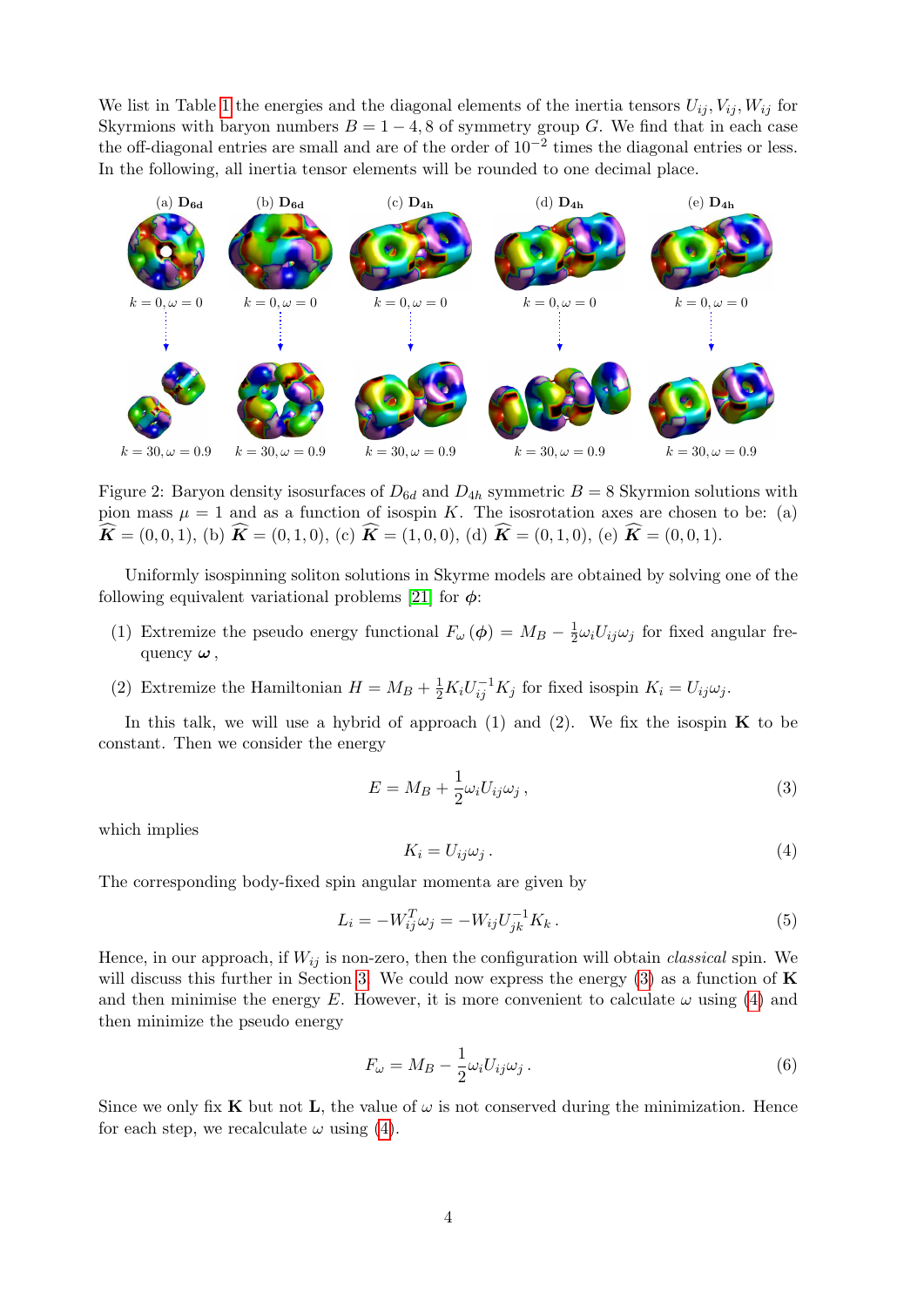#### 3 Numerical Results

We construct stationary isospinning soliton solutions by numerically solving the energy minimization problem formulated in Section [2.](#page-1-0) Note that spinning Skyrmions with zero pion mass radiate away their energy, see [\[27\]](#page-10-13) for a detailed discussion. For pion mass  $\mu > 0$  stationary solutions exist up to an angular frequency  $\omega_{\text{crit}} = \mu$ . At  $\omega_{\text{crit}}$  the values of the energy and angular momentum are finite, and therefore, the corresponding angular momenta  $K_{\text{crit}}$  (and  $L_{\text{crit}}$ ) is also finite, see [\[14\]](#page-10-0). The situation is different for baby Skyrmions where energy and moment of inertia diverge at  $\omega_{\text{crit}}$  [\[18,](#page-10-4) [19,](#page-10-5) [28\]](#page-10-14) for  $\mu < 1$ . From the point of view of numerics, this behavior is challenging. For  $\omega < \omega_{\rm crit}$  the problem is well-posed, whereas for  $\omega > \omega_{\rm crit}$  the solutions become oscillatory which is difficult to detect in a finite box. Physically, this corresponds to pion radiation, and the fact that stationary solutions do not exist. Numerically, we can find energy minimizers for  $\omega > \omega_{\text{crit}}$  but this is an artefact of the finite box approximation. By convention, throughout this talk, when displaying inertia tensors and energies as a function of isospin, we will cut our graphs at the critical isospin value  $K_{\text{crit}}$ .

The numerical energy minimization calculations are performed with a second order gradient flow algorithm with a friction term included. During the energy relaxation kinetic energy is removed periodically by setting  $\dot{\phi} = 0$  at all grid points every 50th timestep. We use the rational map ansatz  $[29]$  to generate initial Skyrme field configuration of given topological charge B and symmetry group G. For each isospin value  $|K|$  the damped field evolution algorithm converges to a minimum of the pseudo energy functional [\(6\)](#page-3-3). Minimal energy solutions at lower  $|K|$  are used as initial conditions for higher  $|K|$ .

Note that we orientate the Skyrmion solutions in isospace such that their principal axes are aligned with the chosen isorotation axes. We visualize the different orientations of Skyrme solitons using Manton's and Sutcliffe's field colouring scheme [\[17\]](#page-10-3). We illustrate the colouring for a  $B = 1$  Skyrmion solution in Fig. [3:](#page-4-1) The points where the normalised pion isotriplet  $\hat{\pi}$ takes the values  $\hat{\pi}_1 = \hat{\pi}_2 = 0$  and  $\hat{\pi}_3 = +1$  are shown in white and those where  $\hat{\pi}_1 = \hat{\pi}_2 = 0$  and  $\hat{\pi}_3 = -1$  are coloured black. The red, blue and green regions indicate where  $\hat{\pi}_1 + i\hat{\pi}_2$  takes the values 1,  $e^{2\pi i/3}$ ,  $e^{4\pi i/3}$ , respectively and the associated complementary colors in the RGB colour scheme (cyan, yellow and magenta) show the segments where  $\hat{\pi}_1 + i\hat{\pi}_2 = -1, e^{5\pi i/3}, e^{\pi i/3}$ .



Figure 3: Three different views of the baryon isodensity of a  $B = 1$  Skyrmion. The orientation in isospace is visualized using the field colouring scheme given in [\[17,](#page-10-3) [30,](#page-10-16) [23\]](#page-10-9).

<span id="page-5-0"></span>For topological charges  $B = 1 - 4$ , our numerical simulations are carried out on regular, cubic grids of  $(200)^3$  grid points with a lattice spacing  $\Delta x = 0.1$  and time step size  $\Delta t = 0.01$ . For charge 8 Skyrmion solutions, we use cubic grids containing  $(201)^3$  lattice points and with the same lattice spacing  $\Delta x = 0.1$ . The finite difference scheme used is fourth order accurate in the spatial derivatives. More details on the numerical implementation can be found in Refs. [\[12,](#page-9-11) [22\]](#page-10-8).

#### 3.1 Lower Charge Skyrmions  $(1 \leq B \leq 4)$

In this section, we summarize our findings [\[22\]](#page-10-8) on isospinning Skyrme solitons of topological charges  $B = 1-4$ . We investigate how classical isospin affects the geometrical shape and energy of Skyrmions. For each Skyrme configuration we perform numerical simulations of isospinning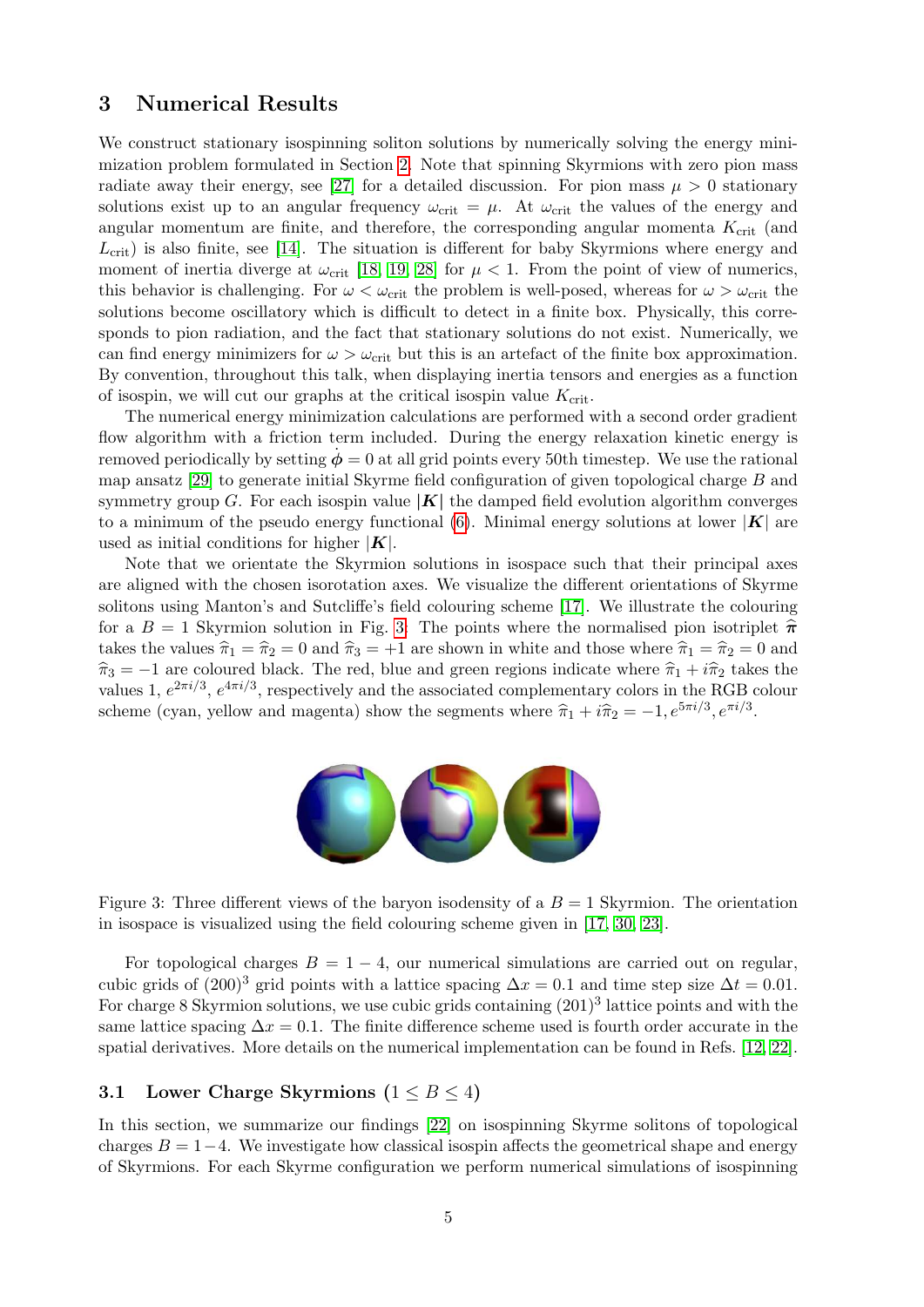Skyrme solitons for all possible choices of the isospin axis. Numerical results are shown for mass values  $\mu = 0.5, 1, 1.5$  and 2.

#### 3.1.1  $B = 1$

For the  $O(3)$  symmetric charge-1 Skyrmion solution, we choose  $\widehat{K} = (0, 0, 1)$  as isospin axis. We observe that isospinning  $B = 1$  solutions are well approximated by an axially symmetric ansatz [\[14,](#page-10-0) [15,](#page-10-1) [16\]](#page-10-2) when allowing for centrifugal deformations. We display in Fig. [4](#page-5-0) (a) the total energy  $E_{\text{tot}}$  as a function of isospin K for  $B = 1$  Skyrmions of mass value  $\mu = 1$  and calculated without imposing any symmetry constraints on the isospinning Skyrme configuration. In our 3D simulations the soliton's energy is given by  $E_{\text{tot}}(K) = M_1 + K^2/2U_{33}$  and the energy curve terminates at  $K_{\text{crit}} = 6.5 \times 4\pi \ (\omega_{\text{crit}} = \mu = 1)$ . Stable, internally spinnning solutions cease to exist beyond this critical value, but energy and moments of inertia remain finite at  $K_{\text{crit}} = 6.5 \times 4\pi$ . We find that the energy curve  $E_{\text{tot}}(K)$  matches within the limits of our numerical accuracy the energies of isospinning  $B = 1$  Skyrmions when assuming an axial symmetry.

As shown in Fig. [4](#page-5-0) (a), the rigid body formula proves to be a good approximation for small isospins  $(K \leq 3 \times 4\pi)$ , whereas for higher isospin values  $E_{tot}(K)$  deviates from the quadratic behavior. At the critical angular frequency  $\omega_{\text{crit}} = 1$  ( $K_{\text{crit}} = 6.5 \times 4\pi$ ) the rigid body approximation gives an approximate 7% larger energy value for the isospinning soliton solution. The associated isospin inertia tensor  $U_{ij}$  [\(2a\)](#page-2-1) is diagonal and its diagonal elements as a function of isospin  $K$  are shown in Fig. [4](#page-5-0) (b). For small isospin values the Skyrme configuration possesses, within our numerical accuracy,  $O(3)$  symmetry  $(U_{ij} = V_{ij} = W_{ij} = \Lambda \delta_{ij}$  where the moment of inertia  $\Lambda$  is calculated to be 47.5) and as K increases the soliton solution deforms by breaking the spherical symmetry to an axial symmetry (the tensors of inertia [\(2\)](#page-2-2) are all diagonal and satisfy  $U_{11} = U_{22} = u$ ,  $V_{11} = V_{22} = v$ ,  $W_{11} = W_{22} = w$  and  $U_{33} = V_{33} = W_{33}$ ). At the critical angular frequency  $\omega_{\text{crit}} = 1$  ( $K_{\text{crit}} = 6.5 \times 4\pi$ ) we find numerically  $u = 66.7$ ,  $v = 67.9, w = 58.52 \text{ and } U_{33} = 80.9.$ 



<span id="page-6-0"></span>Figure 4: Isospinning  $B = 1$  Skyrmion ( $\mu = 1$ ). A suitable start configuration of topological charge 1 is numerically minimized using a damped field evolution (3D modified Newtonian flow) on a (200)<sup>3</sup> grid with a lattice spacing of  $\Delta x = 0.1$  and a time step size  $\Delta t = 0.01$ . We choose the  $z$  axis as our isorotation axis. Our energy results are compared with those obtained assuming an axially-symmetric deforming  $B = 1$  Skyrme configuration. Furthermore, we include the energy curve for a rigidly isorotating Skyrme configuration.

As pointed out in Section [2,](#page-1-0) Skyrme configurations can acquire classical spin if the mixed inertia tensor  $W_{ij}$  is non-zero. For  $B = 1$  we display in Fig. [5](#page-6-0) (a) the acquired spin L as a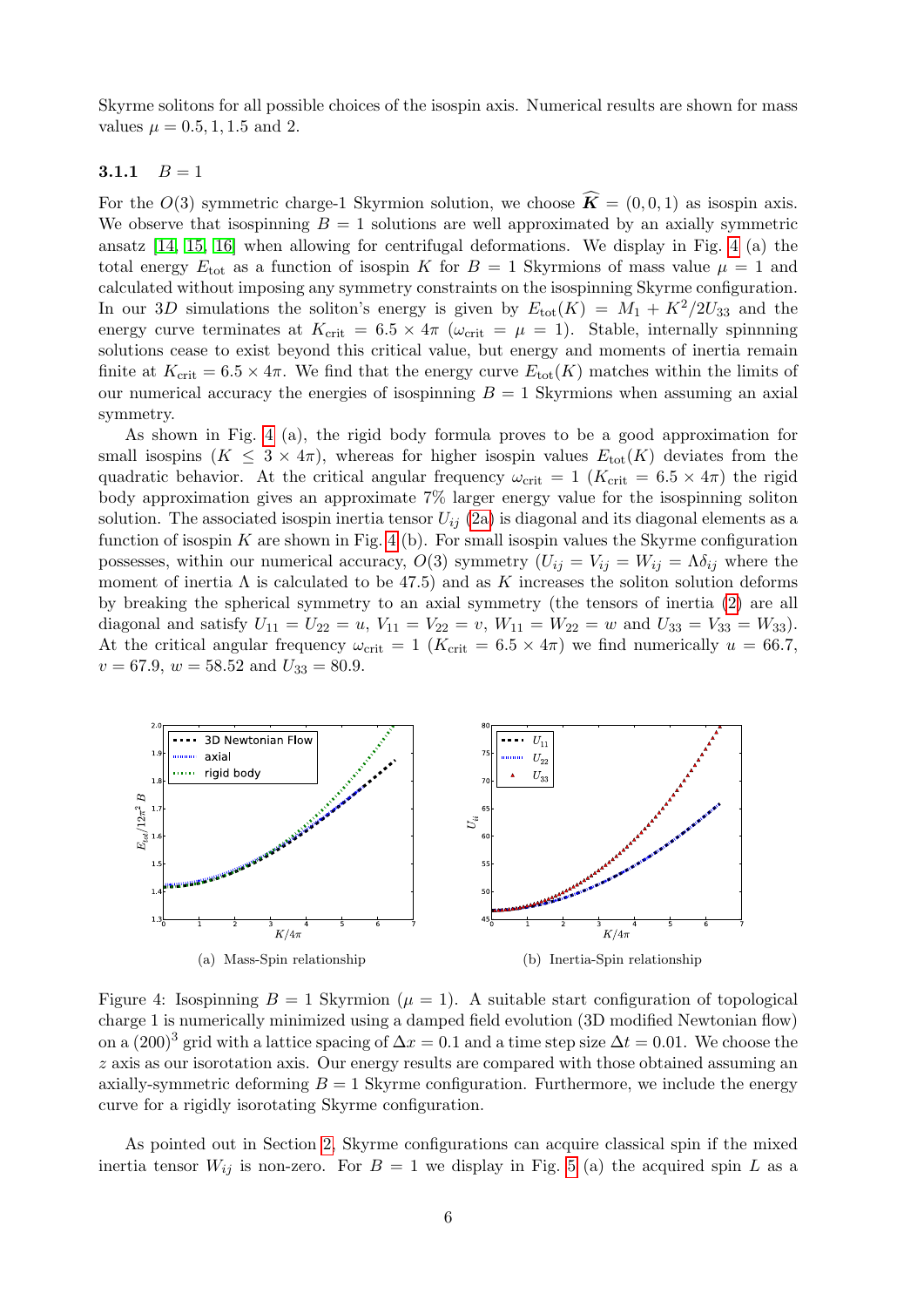function of isospin K for a range of pion masses  $\mu$  when isospinning about  $\mathbf{K} = (0, 0, 1)$ . Since axial symmetry is preserved,  $L$  grows linearly with  $K$ . Numerically, the slope is found to be  $-0.99$  and agrees well with the expected one  $L/K = -W_{33}/U_{33} = -1$  for an axially symmetric charge one configuration with  $W_{33} = U_{33}$ . Stationary, isospinning Skyrme configurations can only be constructed up to the critical isospin  $K_{\text{crit}} = U_{33}\omega_{\text{crit}}$  with  $\omega_{\text{crit}} = \mu$ . Consequently, the functions  $L(K)$  terminate at the points  $L_{\text{crit}} = -K_{\text{crit}}$ . Spin L and isospin K have the same magnitude and are of opposite sign. This agrees with the Finkelstein-Rubinstein constraints that are commonly imposed when quantizing  $B = 1$  Skyrmions [\[9\]](#page-9-8).



Figure 5: Spin L as a function of isospin K for Skyrmion solutions of topological charge  $B =$  $1-3, 8$  and with pion mass  $\mu$ . The isospin axes are chosen as indicated. Here, we only display isospinning Skyrme configurations with non-zero L.

#### 3.1.2  $B = 2$

For  $B = 2$ , we investigate isospinning Skyrmion solutions with isospin axes  $\widehat{K} = (0, 1, 0)$ and  $\widehat{K} = (0, 0, 1)$ . Isospinning around  $\widehat{K} = (0, 1, 0)$  leads to a novel configuration with  $D_4$ symmetry and isospinning around  $\widehat{\mathbf{K}} = (0, 0, 1)$  can result into the break up into two charge-1 Skyrmions (see baryon density isosurfaces displayed in Fig. [1](#page-1-1) (a),(b)). Note that for fixed isospin the  $D_4$  symmetric Skyrme configuration has lower energy than the one formed by two charge 1 Skyrmions and isospinning around  $\widehat{K} = (0, 0, 1)$ . Indeed, we observe that when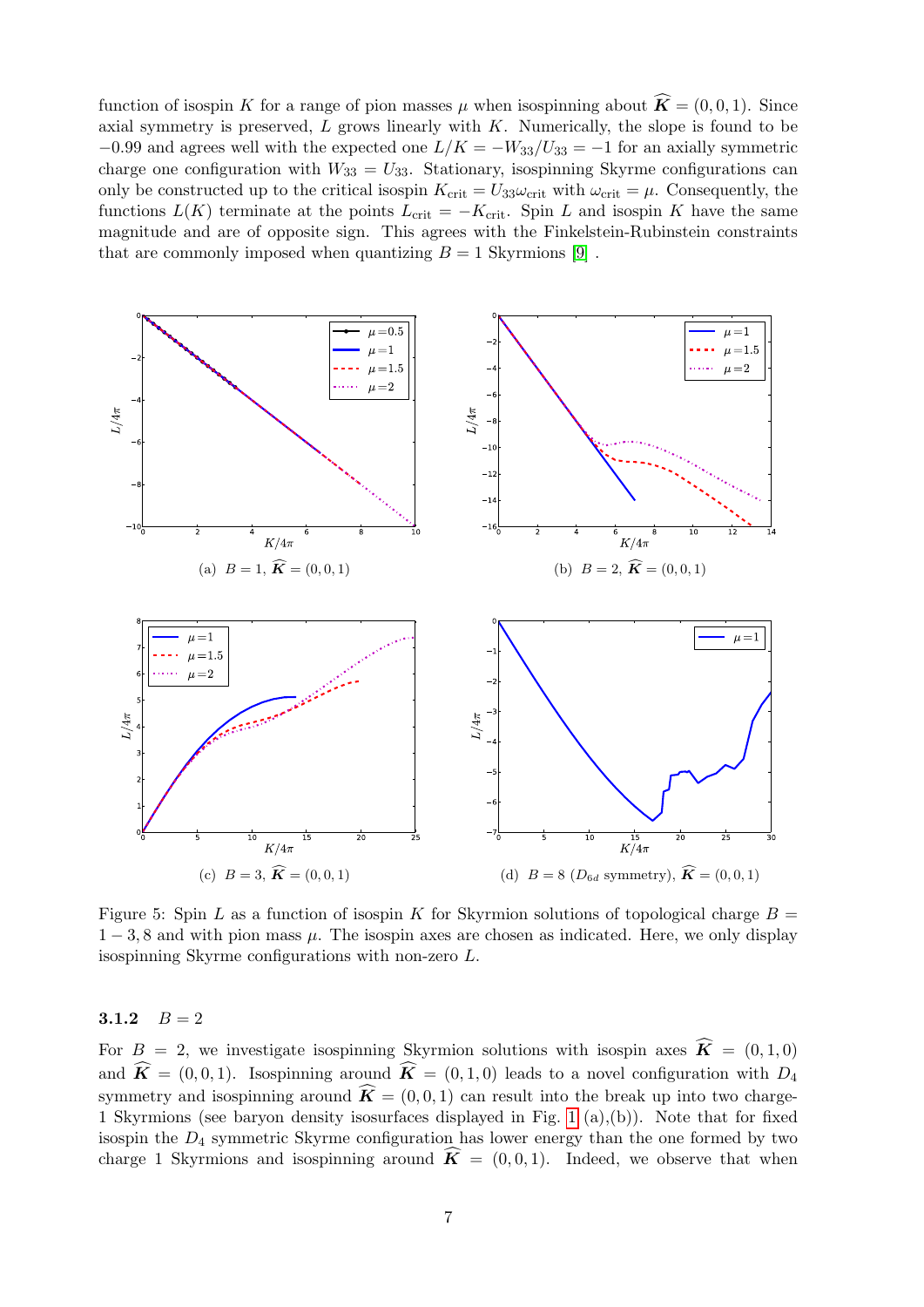perturbing a  $B = 2$  Skyrmion isospinning around  $\widehat{K} = (0, 0, 1)$  the configuration can relax into the lower energy  $B = 2$  configuration isospinning around  $\widehat{K} = (0, 1, 0)$ . For the  $D_4$  symmetric configuration, we verify numerically that the spin  $L = -W_{22}\omega$  vanishes for all classically allowed isospin values K. Therefore, this configuration may become important for calculating excited states of the Deuteron with non-zero isospin [\[17\]](#page-10-3).

However, if we choose  $\widehat{K} = (0, 0, 1)$  as isospin axis, the  $B = 2$  Skyrmion gains spin  $L =$  $-W_{33}K$  as K increases, see Fig. [5](#page-6-0) (b). For  $\mu = 1$  the axial symmetry remains unbroken and hence L depends linearly on K. We confirm that the numerically calculated slope  $-1.97$  agrees well with the expected one  $L/K = -W_{33}/U_{33} = -2$  as  $W_{33} = 2U_{33}$  for an axially symmetric charge two configuration. For larger mass values  $\mu$  isospinning around the  $\widehat{\mathbf{K}} = (0, 0, 1)$  leads to the break up into two  $B = 1$  Skyrmions orientated in the attractive channel. The axial symmetry is broken at  $K_{\text{SB}}$ , and the  $B = 2$  Skyrmion solution starts to split into two  $B = 1$ Skyrmions. As the isospin K increases further L is approximately  $-K$ . In this regime the isospinning configuration is well described by two separated, axially symmetric deformed  $B = 1$ Skyrmions. This is consistent with head-on scattering of two spinning  $B = 1$  Skyrmions in the attractive channel [\[31\]](#page-10-17) where the configuration of closest approach is not the torus but a configuration of two separated Skyrmions. The attractive channel has also been discussed in [\[32\]](#page-10-18) when quantising the Deuteron. This degree of freedom was essential for comparing the spatial probability distribution of the deuteron with experimental values [\[33,](#page-10-19) [34,](#page-10-20) [17\]](#page-10-3).

<span id="page-8-0"></span>In summary, for  $B = 2$  we observe that Skyrme configurations with non-zero W and hence non-zero spin L show centrifugal effects and separate out whereas states with  $W = 0$  tend to stay more compact. Isospinning the charge 2 Skyrmion about its  $(0, 0, 1)$ -axis results in the breakup into two well separated charge one Skyrmions, whereas isospinning about  $(0, 1, 0)$  yields compact  $D_4$ -symmetric  $B = 2$  configurations of lower energy.

#### 3.1.3  $B = 3$

For  $B = 3$ , we isorotate the minimal-energy tetrahedron about its  $\widehat{K} = (0, 0, 1)$  axis. For mass value  $\mu = 1.5$  and K sufficiently large, we observe that the isospinning  $B = 3$  Skyrmion forms a distorted "pretzel " configuration – a state that has previously been found to be meta-stable [\[35,](#page-10-21) [36\]](#page-10-22) for vanishing isospin K (see baryon density isosurfaces in Fig. [1](#page-1-1) (c)). For higher pion masses  $\mu$ , we find that the tetrahedral charge-3 Skyrmion even can break into lower-charge Skyrmions as the angular frequency  $\omega$  increases. For pion mass  $\mu = 2$  the isospinning charge-3 Skyrmion solution seems to pass through the distorted "pretzel" configuration as  $\omega$  increases. Then it breaks into a toroidal  $B = 2$  Skyrmion solution and a  $B = 1$  Skyrmion before reaching its upper frequency limit  $\omega_{\rm crit} = \mu$ .

For  $B = 3$  we display in Fig. [5](#page-6-0) (c) the  $L(K)$  graphs for pion masses  $\mu = 1, 1.5, 2$ . We observe that as long as the tetrahedral symmetry remains unbroken the spin  $L$  inreases linearly with K. Breaking of the tetrahedral symmetry results in a lower W and hence a lower increase in L for higher  $K$  values.

#### 3.1.4  $B = 4$

For  $B = 4$  there are two different isospin axes:  $\widehat{K} = (0, 0, 1)$  and  $\widehat{K} = (0, 1, 0)$ . For  $\widehat{K} = (0, 0, 1)$ we find that the octahedral symmetry remains unbroken (see baryon density isosurfaces shown in Fig. [1](#page-1-1) (d)). When choosing  $\widehat{\mathbf{K}} = (1, 0, 0)$  or  $\widehat{\mathbf{K}} = (0, 1, 0)$  as our isorotation axis, we observe that with increasing angular frequency  $\omega$  the octahedrally-symmetric charge-4 Skyrmion solution becomes unstable to break up into a pair of toroidal  $B = 2$  Skyrmions (see Fig. [1](#page-1-1) (e)). Similar to the  $B = 2$  case, we find that the Skyrmion configuration of lowest energy for given isospin K is the solution for which the constituents stay closer together, that is the  $B = 4$  cube isospinning about  $\widehat{K} = (0, 0, 1)$ . The charge four solutions which split into two  $D_4$  symmetric charge-2 tori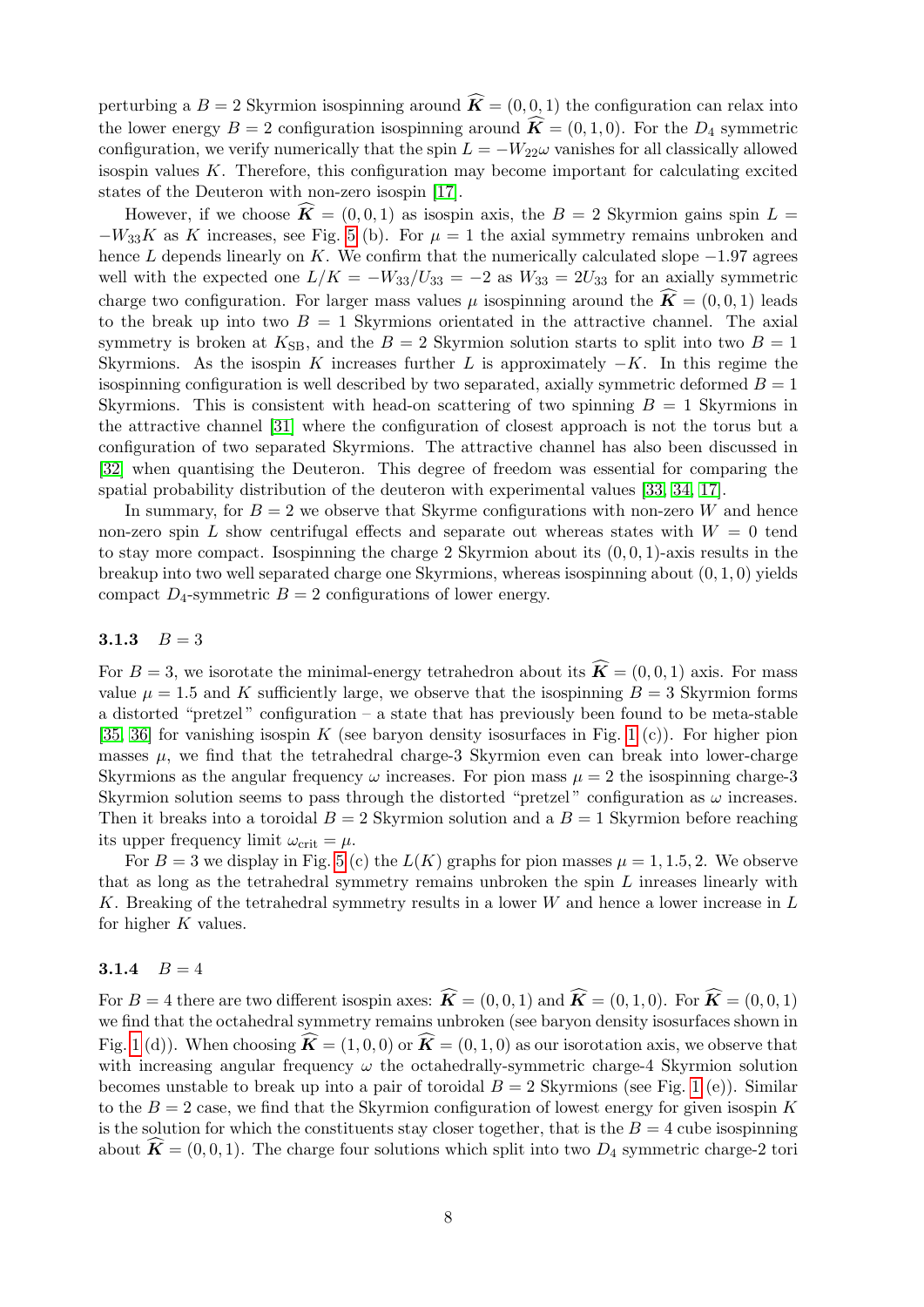are of higher energy for all classically allowed isospin values  $K$ . For both axis choices the mixed inertia tensor  $W$  and hence  $L$  vanish for all classically allowed isospin values  $K$ .

#### 3.2 Higher Charge Skyrmions  $(B = 8)$

For  $B = 8$  it is interesting to observe that all configurations are breaking up into constituents, either into two  $B = 4$  parts or into four  $B = 2$  parts, see Fig. [2.](#page-3-0) Note that physically  $B = 8$ may describe beryllium <sup>8</sup>Be which is unstable to splitting up into two  $\alpha$  particles, see e.g. [\[37\]](#page-10-23). For  $D_{6d}$  symmetric Skyrmion solutions we find that when isospinning about  $\widehat{K} = (0, 0, 1)$  there exist a critical isospin value at which the soliton solution splits up into two  $B = 4$  cubes. This breakup process is reflected in the  $L(K)$  graph shown in Fig. [5](#page-6-0) (d). For  $K \leq 17 \times 4\pi$  $(L \ge -6.6 \times 4\pi)$  the spin |L| grows linearly with K and the isospinning Skyrme configuration preserves its dihedral symmetry. For higher isospin values  $K$  the dihedral symmetry is broken and the isospinning solution starts to break apart into two  $B = 4$  cubes of zero total spin L. Fig. [5](#page-6-0) (d) shows how  $L(K)$  decreases as K increases beyond  $K = 17 \times 4\pi$ . When choosing  $\widetilde{\mathbf{K}} = (0, 1, 0)$  as isorotation axis, the  $D_{6d}$  isospinning symmetric Skyrmion solutions breaks up into four  $B = 2$  tori. In this case, the total spin L is found to be zero (within the limits of our numerical accuracy) for all classically allowed isospin values. For  $B = 8$  Skyrme solitons with approximate  $D_{4h}$  symmetry we find that all the isosponning solutions investigated in this talk (see baryon density isosurfaces in Fig. [2\)](#page-3-0) possess zero total spin for all values of  $K$ .

#### 4 Conclusions

In this talk we summarized our results on isospinning soliton solutions with topological charges  $B = 1 - 4, 8$  in the Skyrme model with the conventional mass term included and without imposing any assumptions about the soliton's spatial symmetries. Our numerical calculations show that the qualitative shape of isospinning Skyrmion solutions can differ drastically from the ones of the static ( $\omega = 0$ ) solitons. The deformations become increasingly pronounced as the mass value  $\mu$  increases. Briefly summarized, we distinguish the following types of behavior:

- <span id="page-9-4"></span><span id="page-9-3"></span><span id="page-9-2"></span><span id="page-9-1"></span><span id="page-9-0"></span>(i) *Breakup into lower charge Skyrmions:* Isospinning Skyrmion solutions can split into lower charge Skyrmions at some critical breakup frequency value. Examples are the breakup (for  $\mu$  sufficiently large) of the  $B = 2$  solution into two  $B = 1$  Skyrmions when isospinning about  $\mathbf{K} = (0, 0, 1)$ ; the breakup of the  $D_{4h}$  and  $D_{6d}$  symmetric  $B = 8$  Skyrme configurations into four  $B = 2$  tori when isospinning about  $\mathbf{K} = (0, 1, 0)$  and the breakup of isospinning  $D_{4h}$  and  $D_{6d}$  Skyrmions into charge-4 subunits.
- <span id="page-9-7"></span><span id="page-9-6"></span><span id="page-9-5"></span>(ii) *Formation of new solution types:* Isospinning Skyrmion solutions can deform into configurations that do not exist at vanishing  $\omega$  or are only metastable at  $\omega = 0$ . An example is the tetrahedral  $B = 3$  Skyrmion (with  $\mu = 1.5$ ) which evolves with increasing  $\omega$  into a "pretzel"-like configuration – a state that is only metastable at  $\omega = 0$  [\[35,](#page-10-21) [36\]](#page-10-22).
- <span id="page-9-9"></span><span id="page-9-8"></span>(iii) *Lifting of energy degeneracies:* Adding isospin can remove energy degeneracies. For example isospinning  $D_{6d}$  and  $D_{4h}$  symmetric Skyrme solitons about their  $\widehat{K} = (0, 0, 1)$  axes results for the configuration with approximate  $D_{4h}$  symmetry in a lower energy value than found for isospinning  $D_{6d}$  solitons, thereby removing the degeneracy.
- <span id="page-9-12"></span><span id="page-9-11"></span><span id="page-9-10"></span>(iv) *Spin generated from Isospin:* If  $W_{ij}$  is non-zero, then Skyrme configurations will obtain classical spin when isospin is added. For example for  $B = 1$  this gives states with spin and isospin opposite, as required by the Finkelstein-Rubinstein constraints [\[9\]](#page-9-8). For  $B = 2$ we observe that Skyrme configurations with non-zero mixed inertia tensor  $W_{ij}$  show centrifugal effects and separate out whereas states with  $W_{ij} = 0$  tend to stay more compact.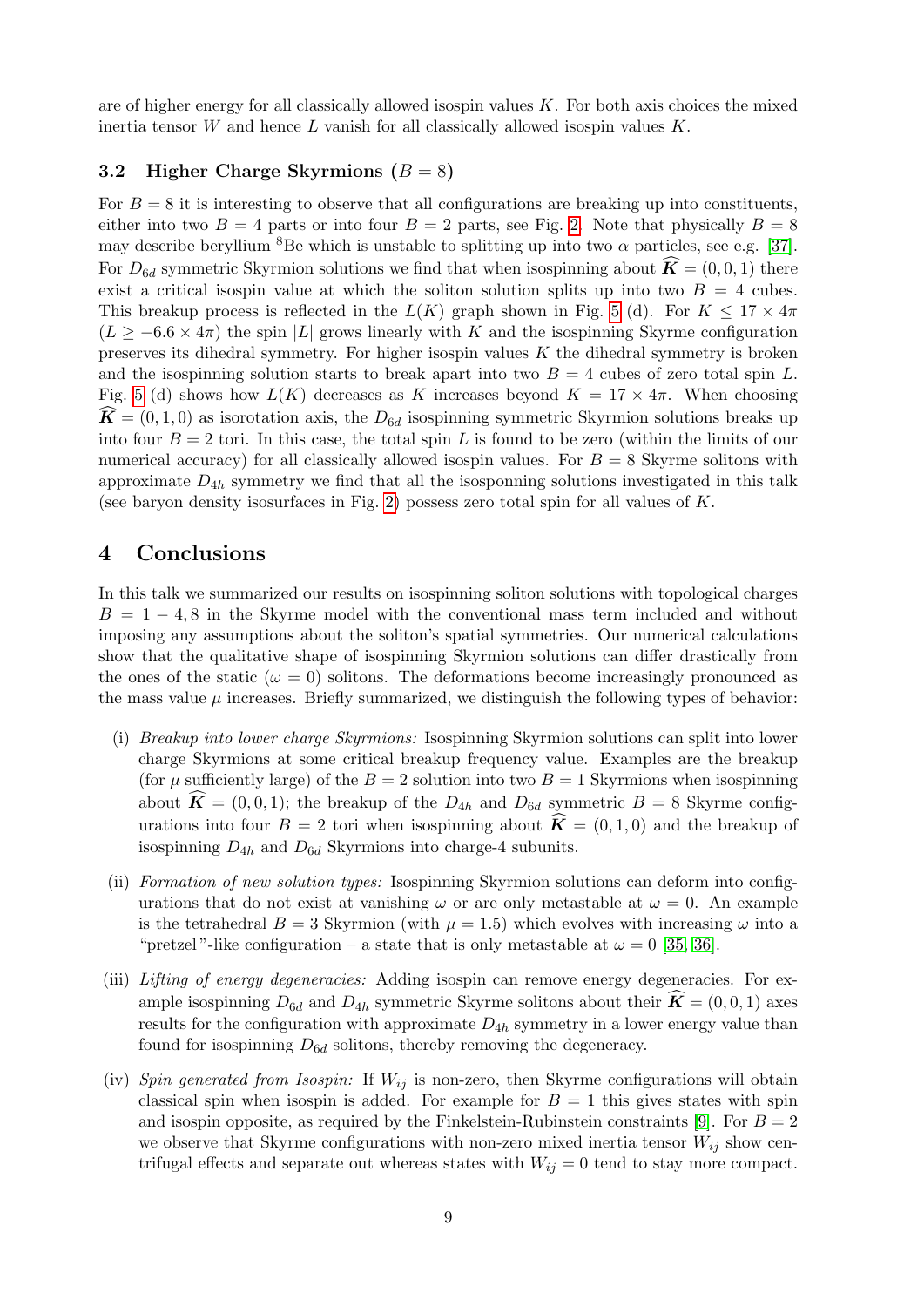<span id="page-10-1"></span><span id="page-10-0"></span>Isospinning around  $\mathbf{\hat{K}} = (0, 0, 1)$  leads to the breakup into two  $B = 1$  Skyrmions orientated in the attractive channel and with  $L_{\text{crit}}$  given by approximately  $-K_{\text{crit}}$ . Isospinning around  $\mathbf{K} = (0, 1, 0)$  leads to a novel configuration with  $D_4$  symmetry of vanishing total spin for all classically allowed isospin values K.

<span id="page-10-5"></span><span id="page-10-4"></span><span id="page-10-3"></span><span id="page-10-2"></span>The types of deformations presented in this talk have been largely ignored in previous work [\[5,](#page-9-4) [6\]](#page-9-5) on modelling nuclei by quantized Skyrmion solutions and are exactly the ones we would like to take into account when quantizing the Skyrme model. Spin and isospin quantum numbers of ground states and excited states have so far almost exclusively been calculated within the rigid body approach [\[8,](#page-9-7) [9,](#page-9-8) [10,](#page-9-9) [26\]](#page-10-12), that is by neglecting any deformations and symmetry changes due to centrifugal effects. Our numerical full field simulations clearly demonstrate the limitations of this simplification. The symmetries of isospinning soliton solutions can change drastically and the solitons are found to be of substantially lower energies than predicted by the rigid body approach. This work offers interesting new insights into the classical behavior of Skyrmions and gives an indication of which effects have to be taken into account when quantising Skyrmions.

## <span id="page-10-8"></span><span id="page-10-7"></span><span id="page-10-6"></span>Acknowledgements

<span id="page-10-10"></span><span id="page-10-9"></span>We would like to thank the organizers of Quarks-2014 for a very interesting conference in Suzdal. We would like to acknowledge the use of the COSMOS Supercomputer in Cambridge. The work presented in this talk is based on the recent article [\[22\]](#page-10-8) and was done in collaboration with Richard Battye and Steffen Krusch. Many thanks to David Foster, Nick Manton, Yasha Shnir, Paul Sutcliffe and Niels Walet for useful discussions. This work was financially supported by the UK Engineering and Physical Science Research Council (grant number EP/I034491/1).

### <span id="page-10-12"></span><span id="page-10-11"></span>References

- <span id="page-10-13"></span>[1] T. H. R. Skyrme, *A nonlinear field theory*, *Proc. Roy. Soc. Lond.* A260 (1961) 127.
- <span id="page-10-14"></span>[2] T. H. R. Skyrme, *A Unified Field Theory of Mesons and Baryons*, *Nucl. Phys.* 31 (1962) 556.
- <span id="page-10-15"></span>[3] G. Adkins, C. Nappi, and E. Witten, *Static properties of nucleons in the Skyrme model*, *Nucl. Phys.* B228 (1983) 552.
- <span id="page-10-16"></span>[4] G. Adkins and C. Nappi, *The Skyrme model with pion masses*, *Nucl. Phys.* B233 (1984) 109.
- <span id="page-10-17"></span>[5] O. Manko, N. S. Manton, and S. Wood, *Light nuclei as quantized skyrmions*, *Phys. Rev.* C76 (2007) 055203.
- <span id="page-10-18"></span>[6] R. A. Battye, N. S. Manton, P. M. Sutcliffe, and S. W. Wood, *Light nuclei of even mass number in the Skyrme model*, *Phys. Rev.* C80 (2009) 034323.
- <span id="page-10-19"></span>[7] P. H. C. Lau and N. S. Manton, *States of Carbon-12 in the Skyrme Model*, [nucl-th/1408.6680](http://arxiv.org/abs/nucl-th/1408.6680).
- <span id="page-10-20"></span>[8] P. Irwin, *Zero mode quantization of multi-Skyrmions*, *Phys. Rev.* D61 (2000) 114024.
- <span id="page-10-21"></span>[9] S. Krusch, *Homotopy of rational maps and the quantization of skyrmions*, *Annals Phys.* 304 (2003) 103.
- <span id="page-10-22"></span>[10] S. Krusch, *Finkelstein-Rubinstein constraints for the Skyrme model with pion masses*, *Proc. Roy. Soc. Lond.* A462 (2006) 2001.
- <span id="page-10-23"></span>[11] O. V. Manko and N. S. Manton, *On the Spin of the B=7 Skyrmion*, *J. Phys.* A40 (2007) 3683.
- [12] R. A. Battye and P. M. Sutcliffe, *Skyrmions, fullerenes and rational maps*, *Rev. Math. Phys.* 14 (2002) 29.
- [13] R. Rajaraman, H. Sommermann, J. Wambach, and H. Wyld, *Stability of the rotating Skyrmion*, *Phys. Rev.* D33 (1986) 287.